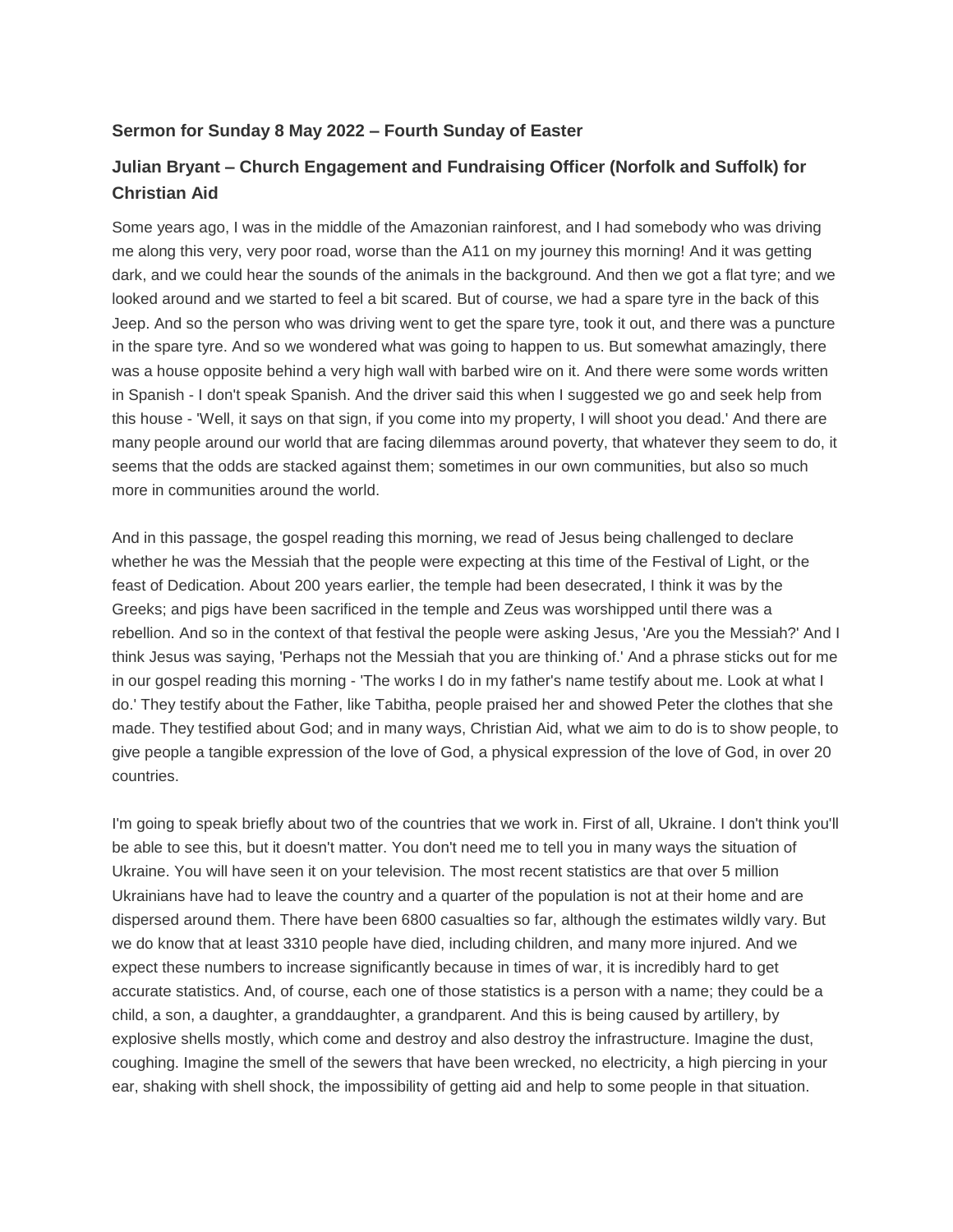But in the midst of all this darkness and war, we still see the tangible expressions of the love of Jesus. I heard a Church leader this week talk about how they were providing food in a very dangerous situation, going in a rowing boat across the river into an area of conflict to distribute food to people. But also yourselves - over £300 million has been donated to the DEC Appeal, the Disasters Emergency Committee. And Christian Aid is spending over a million pounds on baby incubators because many hospitals have been destroyed. And we want to care for these fragile, fragile lives; but also providing food and water to refugees and also providing many trauma first aid kits for injuries that are not like our injuries. I have been trained in how to use these, and they are for severe, severe injuries that we hardly ever see in this country. But it's an expression, a tangible expression of the love of Jesus. So thank you if you have donated to that appeal, thank you so much, because that Church leader said that the care and compassion of the churches around the world is not only good because it provides physical things, but it means that they are not forgotten. They feel cared for by you.

Now, moving on to a different country, Zimbabwe. Zimbabwe is the country that we are focusing on in Christian Aid Week this year. In Zimbabwe, we are focusing particularly on women, because women are impacted more in terms of poverty than men, often. And seven out of ten women in Zimbabwe rely on smallholding type farms that they look after themselves. It's the second worst country in terms of drought that is in the world. And climate change is making a huge impact. People are hungry and often skip meals. I don't think you'll be able to see her, but this is Jessica. She's 36. She has two boys and four girls. She also takes care of her elderly father and brother, both of whom are chronically ill. She is hardworking, she is compassionate, and sadly, we have just heard, just in April, that her husband died. Now, when the crops fail, Jessica and her family rely on one bowl of porridge for the whole family, and so they have to eat one bowl of porridge between them each day. She said, 'My children crave a good meal I can't provide. We often go to bed on an empty stomach', but Jessica works really hard.

What we are doing through your donations, and what we want to increase is to train Jessica and her community and the communities around her in how to grow food in drought conditions, because it is possible to grow drought resistant seeds, but also to train Jessica in how to grow in these conditions. And also we develop, we help the community build underground water reservoirs that can store hundreds of litres of water for droughts. So when it does rain, it goes into the reservoir below and there are hundreds of thousands of litres stored; and we train the community how to manage those and keep them going for these times, because we want to do ourselves out of a job. We don't want to be there in years to come. Our goal is to enable communities, through our local partners, to continue without us, which I think we all want, don't we? I'm going to show you a video. It has an English voiceover, so you should be able to hear the sounds of the dancing and the music and then hear the person doing the voiceover so you will get the feel of it, I'm sure. [\[click her to read more of Janet's story and watch the video\]](https://www.christianaid.org.uk/appeals/key-appeals/christian-aid-week/janets-story)

*Meet Janet Zirugo, mother of 10, grandmother of 28, great-grandmother of 8. The four generations of Janet's family: Junior Kadore, 1 (great grandson), Patience Muzengeza, 31 (granddaughter), Chipo Zirugo, 49 (daughter); Janet Zirugo, 70. Janet's love for her family keeps her going even in the hardest time. Janet has seen many changes in her lifetime.*